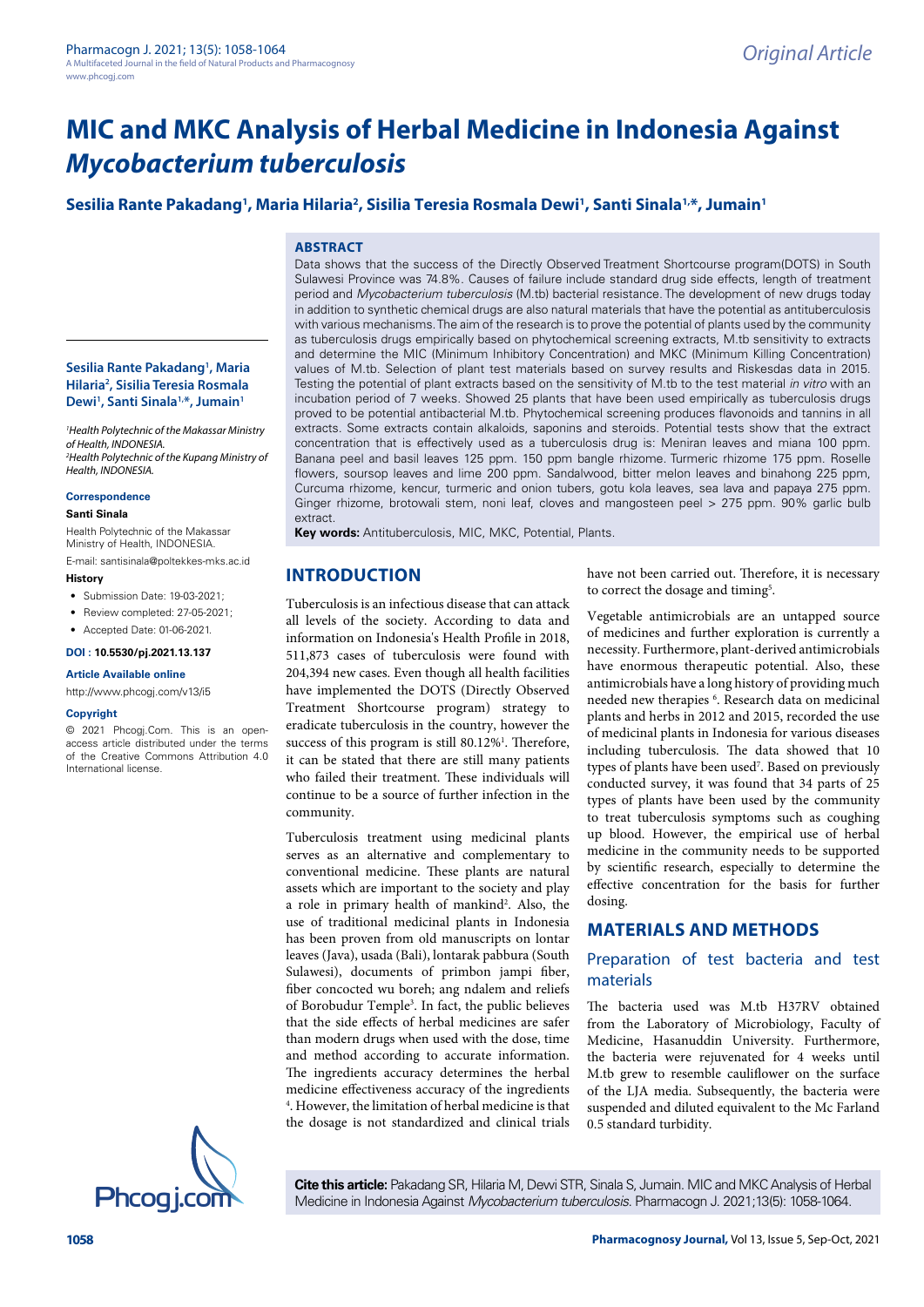## Preparation of test materials (plant extracts)

The plants used were 25 species determined based on the survey results conducted on the community as well as results on medicinal plants and herbs at the Ministry of Health in 2015. The parts and types of tested plants were: rhizomes (turmeric, ginger, ginger, kencur, white turmeric, bangle); tubers (garlic and onion); stems (sandalwood and brotowali); leaves (gotu kola, bitter melon, sea lime, basil, meniran, binahong, papaya, lime, miana, soursop, noni); flowers (cloves and rosella); fruit skins (banana ambon and mangosteen). All simplicia were taken from the provinces of South Sulawesi and East Nusa Tenggara. The location selection was based on the results of previous surveys where the plants were used by the local community empirically.

Each part of the plant was prepared into dry simplicia by chopping to reduce the size and drying at a temperature <45°C. Subsequently, each simplicia was further extracted with 96% ethanol solvent. Also, the extraction method was adapted to the type of simplicia, namely:

### **Table 1: Results of extract of phytochemical extracts and screening of test materials.**

| No.            | Name of test material/<br>extract/juice                           | The simplification<br>of fresh<br>ingredients (%) | <b>Yield extract</b><br>against simplicia<br>(%) | <b>Phytochemical screening results</b> |           |                                  |                 |                                  |
|----------------|-------------------------------------------------------------------|---------------------------------------------------|--------------------------------------------------|----------------------------------------|-----------|----------------------------------|-----------------|----------------------------------|
|                |                                                                   |                                                   |                                                  | alkaloid                               | flavonoid | saponin                          | tannin          | steroid                          |
| $\,1$          | Turmeric Rhizome (Curcuma<br>longa L)                             | 19.6                                              | 5.3                                              | $+$                                    | Flavons   |                                  | gallic tannin   | $+$                              |
| $\sqrt{2}$     | Curcuma Rhizome (Curcuma<br>zanthoriza Roxb)                      | 25.6                                              | 5.6                                              | $+$                                    | Flavons   | $\overline{\phantom{a}}$         | gallic tannin   | $+$                              |
| $\sqrt{3}$     | Ginger Rhizome (Zingiber<br>officinale Roscoe)                    | 13.3                                              | 9.2                                              |                                        | Flavons   | $+$                              | galic tannin    | $+$                              |
| $\,4$          | Kencur Rhizome<br>(Kaemferia galanga L)                           | 16.7                                              | 7.9                                              |                                        | Flavons   | $\overline{a}$                   |                 | $+$                              |
| $\sqrt{5}$     | White Turmeric Rhizome<br>(Curcuma zedoaria (Christm.)<br>Roscoe) | 22.85                                             | 7.85                                             | $+$                                    | flavons   | $\overline{a}$                   | galic tannin    | $+$                              |
| $\sqrt{6}$     | Rhizome Bangle (Zingiber<br>casumounar Roxb.)                     | 10.71                                             | 6.8                                              | $^{+}$                                 | Flavons   | $\overline{a}$                   | galic tannin    | $\begin{array}{c} + \end{array}$ |
| $\sqrt{2}$     | Garlic Bulbs (juice)<br>(Allium sativum L)                        | Juice 100%                                        | Juice 100%                                       | $^{+}$                                 | Flavons   | $\blacksquare$                   | galic tannin    | $+$                              |
| $\,$ 8 $\,$    | Shallot Bulbs (Allium cepa L.)                                    | 7.14                                              | 3.1                                              |                                        | Flavons   | $\overline{\phantom{a}}$         | catechin tannin | $+$                              |
| $\overline{9}$ | Sandalwood Trunk (Santalum<br>album L.)                           |                                                   | 24.5                                             | $\begin{array}{c} + \end{array}$       | Flavons   | $\overline{a}$                   | galic tannin    | $+$                              |
| 10             | Brotowali stem<br>(Tinospora crispa (L.) Miers<br>$ex$ Hoff)      | 19.51                                             | 24.46                                            | $\begin{array}{c} + \end{array}$       | Flavons   | $+$                              | catechin tannin |                                  |
| 11             | gotu kola leaf (Centella<br>asiatica (L) Urb)                     | 18                                                | 20.34                                            | $\overline{\phantom{a}}$               | Flavons   | $+$                              | catechin tannin | $+$                              |
| 12             | Pare Leaves (Momordica<br>charantia L)                            | 10.5                                              | 4.6                                              | $+$                                    | Flavons   | $+$                              | catechin tannin | $+$                              |
| 13             | Sea Bidara leaf (Strychnos<br>lucida L)                           |                                                   | 7.53                                             | $+$                                    | Flavanol  | $+$                              | catechin tannin | $+$                              |
| 14             | Basil leave (Ocimum<br>citriodorum Vis.)                          | 24.34                                             | 35.06                                            |                                        | Flavons   | $\blacksquare$                   | catechin tannin | $^{+}$                           |
| 15             | Meniran Leaves (Phyllanthus<br>urinaria L.)                       | 42.8                                              | 20.4                                             |                                        | Flavons   | $\overline{\phantom{a}}$         | galic tannin    | $+$                              |
| 16             | Binahong Leaf (Anredera<br>cordifolia (Ten.) Steenis)             | 11.2                                              | 18.8                                             | $\begin{array}{c} + \end{array}$       | Flavons   | $+$                              | catechin tannin |                                  |
| 17             | Papaya leaf (Carica papaya<br>(L))                                | 16.94                                             | 12.8                                             | $\begin{array}{c} + \end{array}$       | Flavons   | $\overline{\phantom{a}}$         | catechin tannin | $^{+}$                           |
| 18             | Lime Leaves (Citrus<br>aurantifolia (Christa) Swingle)            | 41.76                                             | 4.8                                              |                                        | Flavons   | $\overline{\phantom{a}}$         | galic tannin    | $^+$                             |
| 19             | Miana Leaf (Coleus<br>scutellarioides (L.) Benth                  | 16.67                                             | 25.56                                            |                                        | Flavons   | $+$                              | catechin tannin | $^{+}$                           |
| 20             | Soursop leaf (Annona<br>muricata L.)                              | 45.45                                             | 10.64                                            |                                        | Flavons   | $\overline{\phantom{0}}$         | catechin tannin |                                  |
| $21\,$         | Noni Leaf (Morinda citrifolia<br>L.)                              | 53.3                                              | 8.98                                             | $\qquad \qquad +$                      | Flavons   | $\begin{array}{c} + \end{array}$ |                 | $^{+}$                           |
| $22\,$         | Cloves (Syzygium aromaticum<br>(L.) Merrill & Perry)              | 42.85                                             | 18.86                                            | $\overline{\phantom{m}}$               | Flavons   | $\overline{\phantom{a}}$         | galic tannin    | $^{+}$                           |
| 23             | Rosella flower (Hibiscus<br>sabdariffa L.)                        | 15.29                                             | 18.3                                             |                                        | Flavanone | $\overline{\phantom{a}}$         | galic tannin    | $+$                              |
| 24             | Ambon Banana Skins (Musa<br>paradisiaca L.)                       | 41.9                                              | 5.53                                             | $^+$                                   | Flavons   | $+$                              | galic tannin    | $+$                              |
| 25             | Mangosteen rind (Garcinia<br>mangostana L.)                       | 11                                                | 25.56                                            | $\qquad \qquad +$                      | Flavons   | $\overline{a}$                   | catechin tannin | $\qquad \qquad +$                |

+ : positive containing metabolite compounds, - : negative containing metabolite compounds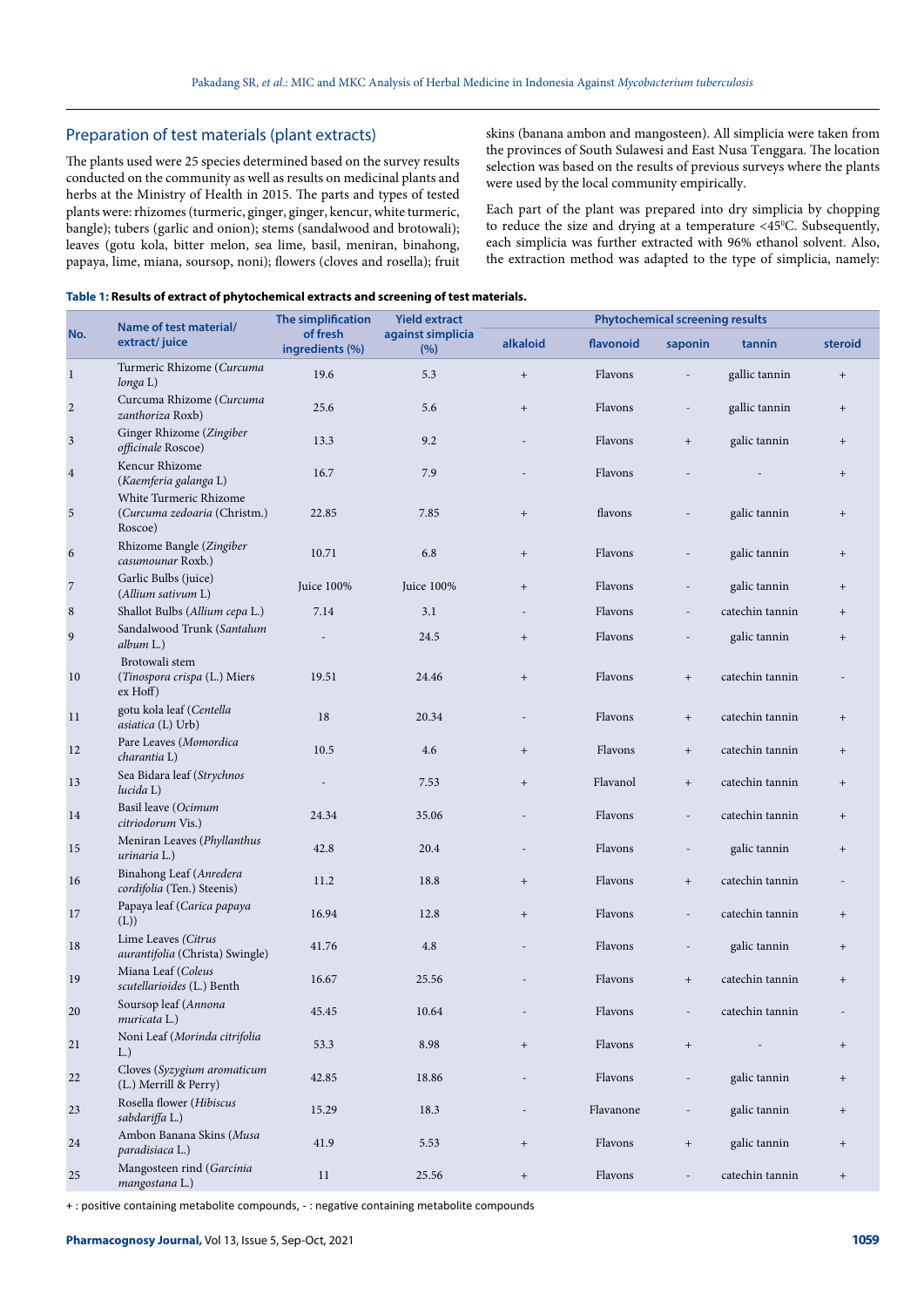| No.            | Name of test material / extract / juice                     | <b>MIC</b> | <b>MKC</b> |  |  |  |  |  |
|----------------|-------------------------------------------------------------|------------|------------|--|--|--|--|--|
| 1              | Turmeric Rhizome (Curcuma longa L)                          | 50 ppm     | $175$ ppm  |  |  |  |  |  |
| $\overline{2}$ | Curcuma Rhizome (Curcuma zanthoriza Roxb)                   | 75 ppm     | 275 ppm    |  |  |  |  |  |
| $\mathfrak{Z}$ | Ginger Rhizome (Zingiber officinale Roscoe)                 | 50 ppm     | $>275$ ppm |  |  |  |  |  |
| $\,4$          | Kencur Rhizome<br>(Kaemferia galanga L)                     | 50 ppm     | 275 ppm    |  |  |  |  |  |
| $\sqrt{5}$     | White Turmeric Rhizome (Curcuma zedoaria (Christm.) Roscoe) | 50 ppm     | 275 ppm    |  |  |  |  |  |
| 6              | Rhizome Bangle (Zingiber casumounar Roxb.)                  | 50 ppm     | $150$ ppm  |  |  |  |  |  |
| $\sqrt{ }$     | Garlic Bulbs (juice)<br>(Allium sativum L)                  | 40%        | 90%        |  |  |  |  |  |
| $\,8\,$        | Shallot Bulbs (Allium cepa L.)                              | 50 ppm     | 275 ppm    |  |  |  |  |  |
| 9              | Sandalwood Trunk (Santalum album L.)                        | 50 ppm     | 225 ppm    |  |  |  |  |  |
| 10             | Brotowali stem<br>(Tinospora crispa (L.) Miers ex Hoff)     | $100$ ppm  | $>275$ ppm |  |  |  |  |  |
| 11             | gotu kola leaf (Centella asiatica (L) Urb)                  | 50 ppm     | 275 ppm    |  |  |  |  |  |
| 12             | Pare Leaves (Momordica charantia L)                         | 50 ppm     | 225 ppm    |  |  |  |  |  |
| 13             | Sea Bidara leaf (Strychnos lucida L)                        | 50 ppm     | $275$ ppm  |  |  |  |  |  |
| 14             | Basil leave (Ocimum citriodorum Vis.)                       | 50 ppm     | 125 ppm    |  |  |  |  |  |
| 15             | Meniran Leaves (Phyllanthus urinaria L.)                    | 50 ppm     | 100 ppm    |  |  |  |  |  |
| 16             | Binahong Leaf (Anredera cordifolia (Ten.) Steenis)          | 50 ppm     | 225 ppm    |  |  |  |  |  |
| 17             | Papaya leaf (Carica papaya (L))                             | $100$ ppm  | $275$ ppm  |  |  |  |  |  |
| 18             | Lime Leaves (Citrus aurantifolia (Christa) Swingle)         | 50 ppm     | 200 ppm    |  |  |  |  |  |
| 19             | Miana Leaf (Coleus scutellarioides (L.) Benth               | 50 ppm     | $100$ ppm  |  |  |  |  |  |
| 20             | Soursop leaf (Annona muricata L.)                           | 50 ppm     | $200$ ppm  |  |  |  |  |  |
| 21             | Noni Leaf (Morinda citrifolia L.)                           | 50 ppm     | $>275$ ppm |  |  |  |  |  |
| 22             | Cloves (Syzygium aromaticum (L.) Merrill & Perry)           | 50 ppm     | $>275$ ppm |  |  |  |  |  |
| 23             | Rosella flower (Hibiscus sabdariffa L.)                     | 50 ppm     | $200$ ppm  |  |  |  |  |  |
| 24             | Ambon Banana Skins (Musa paradisiaca L.)                    | 75 ppm     | $125$ ppm  |  |  |  |  |  |
| 25             | Mangosteen rind (Garcinia mangostana L.)                    | 75 ppm     | $>275$ ppm |  |  |  |  |  |
|                |                                                             |            |            |  |  |  |  |  |

### **Table 2: Results of testing the potential of plant extract test material as an antituberculosis in vitro.**

ppm : part per million, MIC (minimal inhibitory concentration), MKC (minimal killing concentration)

rhizomes and fruit macerated, while the stem simplicia was refluxed. Maserat results were then evaporated to make the extract thick and ready for use. Each extract was suspended using Na CMC to make a series of concentrations of test materials, namely: 50 ppm, 75 ppm, 100 ppm, 125 ppm, 150 ppm, 175 ppm, 200 ppm, 225 ppm, 250 ppm and 275 ppm.

# Identification of secondary metabolite extracts based on phytochemical screening

Fresh simplicia was sorted and dried by the appropriate method for the plant type (oven temperature 40-45°C). Meanwhile, dry simplicia was extracted using ethanol solvent based on the appropriate method for the type of simplicia. Phytochemical screening was conducted for thick viscous using solvents suitable for testing alkaloids, flavonoids, saponins, tannins and steroids. Also, Identification of active substances used standard procedures from Materia Medika Indonesia (1996)<sup>8</sup>, Indonesian Herbal Pharmacopoeia (2011)<sup>9</sup> and Guidelines for Conducting Clinical Trials for Traditional Medicines (2000)<sup>10</sup>.

Alkaloid identification:  $\pm 0.5$  g extract was put into a test tube. Then 2 mL of 70% ethanol was added and shaken. Subsequently, 5 ml of 2 N HCl was added, and heated in a water bath for 5 mins. After cooling (filtered when necessary) a few drops of Mayer's reagent were added. In addition, the samples were observed, whether turbid / sediment formed, positive containing alkaloids.

Flavonoid identification:  $\pm$  0.5 g extract was put into a cup and 2 mL of 70% ethanol was added and stirred. Subsequently, 0.5 g of magnesium powder and 3 drops of concentrated HCl were added. The formation of orange to red indicates the presence of flavons, red to red indicates flavanol, red to purplish red indicates flavanone.

Saponin identification:  $\pm$  0.5 g extracts were put into a test tube. Subsequently, 2 mL of 70% ethanol was added and stirred. Also, 10 mL of distilled water was added and stirred, and then allowed to stand for 15-20 mins. The formation of foam indicates the solution contains saponin.

Steroid identification: ± 0.5 g extract was put into a test tube. Subsequently, 2 mL of 70% ethanol was added and stirred. Furthermore, 2 mL of chloroform was added, and 2 mL of concentrated sulfuric acid was slowly added through the tube wall. The formation of a red ring indicates the presence of steroids.

Tannin identification: ± 0.5 g extract was put into a test tube. Subsequently, 2 mL of 70% ethanol was added and stirred. As much as 3 drops of 1‰ FeCl, was added. The appearance of a blackish blue color indicates the presence of galic tannin compound; when the color is dark green, it indicates the presence of catechin tannin compounds.

Testing of MIC and MKC of plant extracts on the sensitivity of M.tb

The media used was Lowenstein Jensen Agar (Merck), which was prepared by mixing LJA with chicken eggs and repeatedly sterilizing it at 121°C (LJA media); 85°C and 37°C (mixture of LJA and eggs). Furthermore, the media were prepared in sterile screw tubes of 5 ml each. Subsequently, Mtb suspension and extract were added (each extract concentration in a separate tube).

## **RESULTS AND DISCUSSION**

This study examined the potential of 25 simplicia types which are thought to be potential antituberculosis. Determination of test material was based on survey data in South Sulawesi, East Nusa Tenggara, Research data on medicinal plants and herbs in 2012<sup>11</sup> and Research on medicinal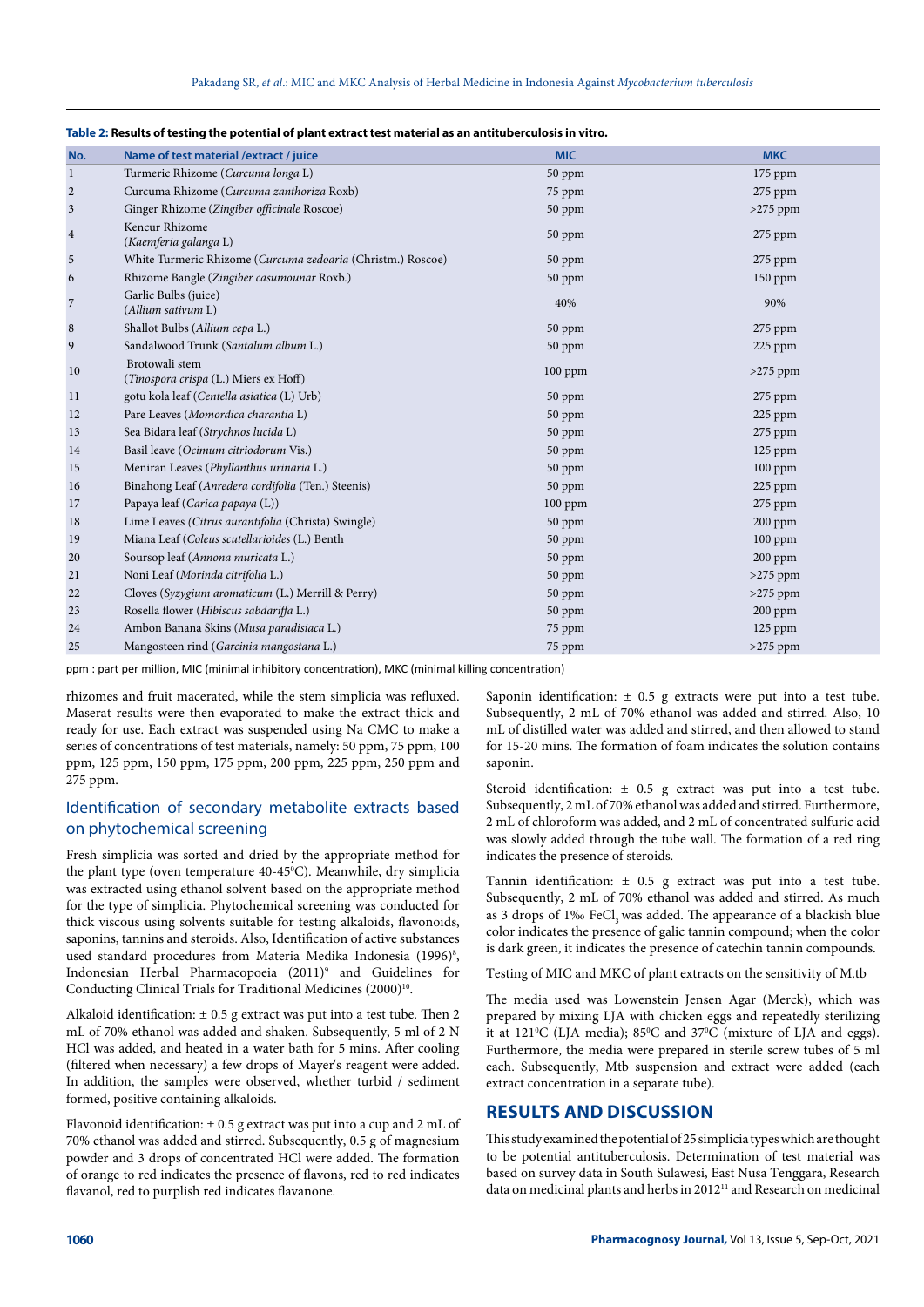plants and herbs in 2015<sup>12</sup>. The selected plants have been empirically used in the community in various ways. The potential antituberculosis of each plant simplicia needs to be scientifically proven, in order to provide scientific evidence for use in the society. This is as an effort to develop medicinal plants in the community. Meanwhile, challenges in the development of medicinal plants in Indonesia, among others, is due to lack of scientific data regarding results on medicinal plants (types of products and herbal plants). Furthermore, the mechanism of traditional medicine is still questionable and there is lack of training on traditional medicine. Research on scientific evidence from plants that have been empirically used is increasingly being conducted. Also, there is currently an increasing interest in medicinal plants investigation for new antimicrobial discoveries, antioxidants, and other diseases 13. Even the herbal drug Alizarin (Chinese herbal medicine) has been developed to overcome resistant M.tb, therefore building an effective and efficient antituberculosis therapy<sup>14</sup>.

Antituberculosis potential testing of 25 simplicia types were tested starting from the extraction stage, phytochemical screening, as well as MIC and MKC testing. Extraction of each simplicia was initiated by collecting plants and then sorting into wet simplicia. The wet simplicia was dried in an oven to become dry, and the process was adjusted to the active ingredient. Those containing essential oils should not be dried at high temperature or direct sun (especially for simplicia whose activity is determined by the essential oil content). Furthermore, dry simplicia was extracted by the method and suitable solvent. The extracted product was then evaporated to separate the solvent, hence the extract can no longer contain the solvent. This procedural stage is based on the stages of preparing a good extract 15. The yield of dried simplicia was calculated for the wet, and the yield of the thick extract obtained was determined. Therefore, the concentration or effective dose can be converted back into plant doses in the community.

The yield obtained from 25 simplicia tested for dry simplicia against wet was 7.14 - 53.3%. While the yield obtained from thick extracts against dry simplicia was 3.1% - 35.06%. The difference in dry yield from the wet simplicia obtained can be caused by: differences in the source of extraction, type, plant parts used, method and duration of drying, as well as size of simplicia. In addition to where the dry and rainy seasons grow, it also influences the chemical composition and antibacterial activity of natural materials such as propolis <sup>16</sup>. Also, plant parts such as stems, roots and leaves influence the content of active substances from plants, including the antibacterial activity produced. However, Khanam et. al.  $(2015)^{17}$  found that simplicia that was often used by the community such as Tongkat Ali wood sticks was more potential than trying other parts of the plant. The extract yield for dried simplicia also varies which is influenced by: differences in the type of simplicia, the quality, the number of dissolved active substance, extraction method and time. Some research have determined the amount of yields from extracts. Roselle flower samples showed 12.703% ethanol extract rendamen with a total phenolic content of 0.1853%18. Meanwhile, many factors cause different yields even from the same simplicia. In addition, the size factor and extraction process significantly affect the extracts quality in terms of rendemen amount and active component in the extract 19.

Phytochemical screening was carried out on all maceration extracts using ethanol as a solvent. The screening results showed variations in the chemical components of each extract. All the tested extracts contained varied secondary metabolite, such as: flavonoids (flavones and flavanols) and tannins (galic and catechins). Some extracts contain alkaloids, saponins, steroids and triterpenoids. All the active substances contained in plant extracts support the function as antibacterial, including antituberculosis. Also, phytochemical screening is important to identify some compounds (active plant ingredients such as alkaloids, tannins, flavonoids, phenols, steroids, saponins and antraquinones)

that have the potential to provide pharmacological effects such as antibacterial<sup>20,21</sup>. The antibiotic and antifungal potential of herbs is also determined by the antibacterial properties of plant phytochemical compounds such as alkaloids, terpenoids, polyphenols, quinones and dissolved phytochemicals 22,23. Meanwhile, the antibacterial mechanism provided by flavonoid compounds is counteracting hydroxyl free radicals, super oxide anions and fat peroxy radicals. Inhibition of nucleic acid synthesis, cytoplasmic membrane function, energy metabolism, inhibition of attachment and formation of bio-films, inhibition of porin in cell membranes, and changes in membrane permeability 24. The potential of phenol compounds as antibacterial in killing micro-organisms is denaturation of cell proteins. The formation of hydrogen bonds between phenol compounds and proteins results in damage to the structure of bacterial cell proteins that affect cell wall permeability and cytoplasmic membranes. Also, disruption of cell wall permeability and cytoplasmic membrane causes the macromolecular and ionic components in the cell to become unbalanced, resulting in cell lysis. The antibacterial activity of most polyphenols probably depends on the interaction between polyphenols and bacteria cells surface <sup>24</sup>. Tannins are plant poly phenolic compounds that bind to proteins, amino acids, alkaloids and precipitate them known as antimicrobial biomolecules. Furthermore, the antimicrobial activity of plant parts has the potential to affect some Gram positive and negative pathogenic organisms25. Also, saponin as an antibacterial works by lowering the surface tension of the bacterial cell wall, hence it damages the cell membrane permeability, leading to lysis, which makes enzymes and proteins to leave the cell. This release of cell contents leads to bacterial cell death. The antibacterial mechanism of saponins is explained by cell walls and membranes that damage the saponin potential, which is determined by measuring PPA levels and dissolved protein 26,27. Alkaloid compounds can interfere with the constituent components of peptidoglycan in bacterial cell walls, hence they are incompletely formed which tend to cause cell death. Furthermore, alkaloids inhibit DNA synthesis by inhibiting the enzyme topoisomerase bacterial cells 28,29. Alkaloids exhibit antibacterial activity as well as inhibit the transport of ATP compounds which depend on the cell membrane. These alkaloids can serve as potential compounds that can act as lead compounds for the development of plant-based antibacterials and / or their auxiliary<sup>30</sup>. Meanwhile, potential steroids as an antibacterial due to sensitivity of cell lipid membranes to steroid components results in liposomes leakage. Steroids are lipophilic compounds, therefore they can interact with cell phospholipid membranes that are permeable to lipophilic compounds. This interaction causes morphology of brittle cell membranes and lysis <sup>26,31</sup>. In addition, active ingredients combination of each extract provides an antibacterial effect of tuberculosis with various mechanisms of action.

The viscous extract obtained was subsequently prepared into a test material. Furthermore, extract dilution was done to test the minimum concentration of each extract that has antituberculosis potential. The test dose provided for testing was 50 - 275 ppm, and the test dose determination was based on several previous tests, including: Garmana et al (2011)<sup>32</sup>, Pakadang SR (2014)<sup>33</sup> which found that an effective dose of ethanol extract of miana leaves as an antituberculosis *in vitro* was 100-200 ppm.

The results of testing antituberculosis potential of 25 types of plant extracts showed varying results. Also, MIC observation (minimal inhibitory concentration) was done at the 4th incubation week. Meanwhile, the reason for establishing MKC (minimum killing concentration) was because in these observations, the *M.tb* bacterium has grown under negative control (which contains media, aqua pro injection and culture of *M.tb* ). When the *M.tb* has grown while in the culture of the test material and positive control does not grow, it can be stated that there has been a bacterial growth inhibition. The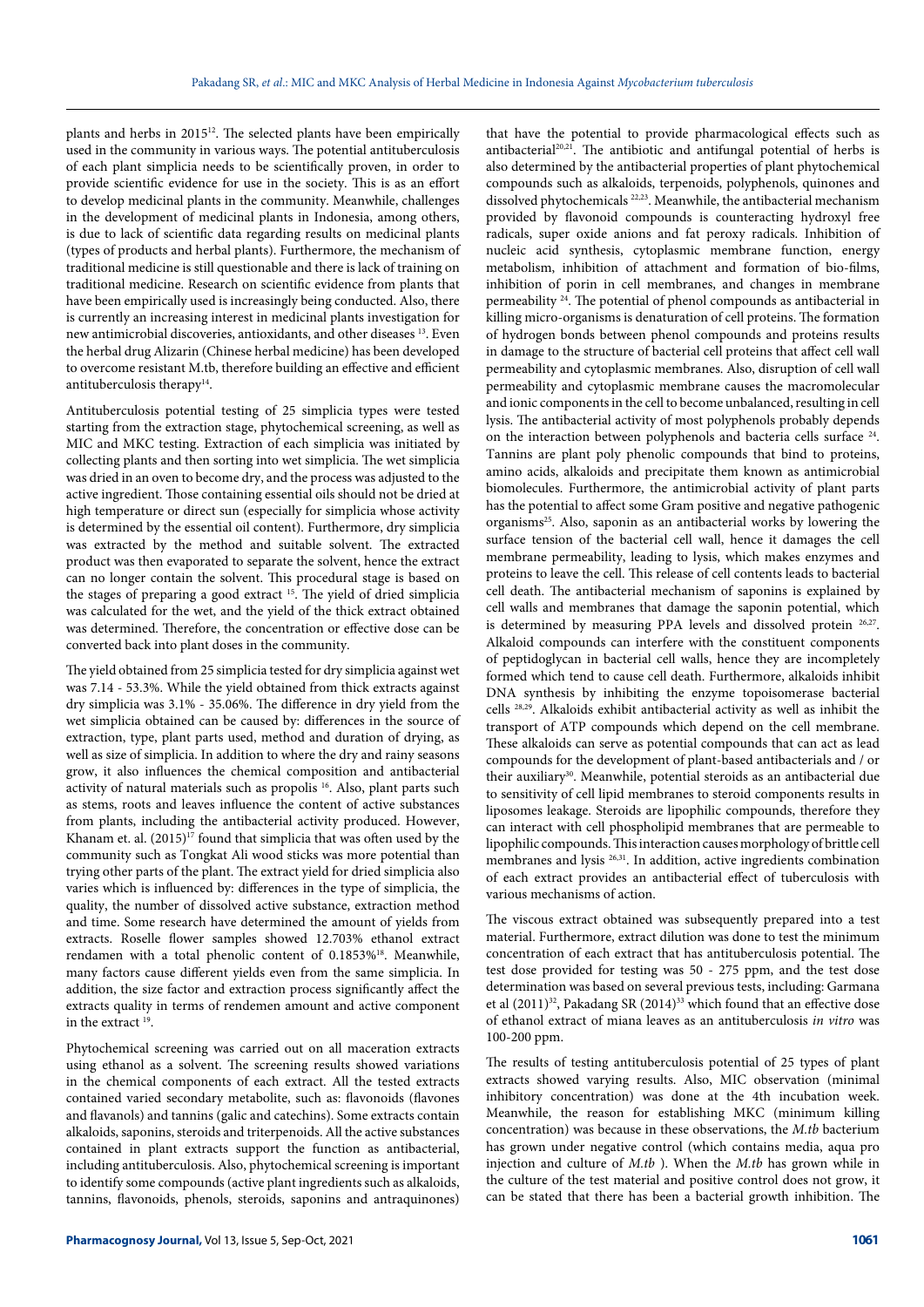observation of each extract showed that the MIC value varies from 50 ppm, 75 ppm, 100 ppm and 125 ppm. Furthermore, MIC observations were determined after 7 incubation weeks according to the period of 4-8 weeks M.tb growth. These observations showed that the KBM value of the extract varied from 100 ppm to 275 ppm, and there were even 5 extract test materials set> 275 ppm. This is because at the last observation (after weeks) at 275 ppm treatment of ginger rhizome extract, clove flowers, brotowali stems, noni leaves and mangosteen rind found a growth colony of M.tb (white like a cauliflower). However, the test results showed that all extracts tested as potential antituberculosis *in vitro* could at least inhibit M.tb growth. Also, the comparative (positive control) in this study were standard antituberculosis drugs such as izoniasid, rifampicin, streptomycin (all of which are bacteriocidal) and ethambutol which are bacteriostatic. This study showed that the use of streptomycin was most effective because at a dose of 50 ppm, it was MKC (minimal kill concentration). The *in vitro* antituberculosis potential test results are quite promising and in line with previous studies. Ramadhani  $(2015)^{34}$  found that brotowali kills M, tb with KBM less than 100mg / mL. Furthermore, ethanol extract of garlic has an antibacterial effect against M.tb strain H37RV with a minimum killing rate of 2% and an antibacterial effect against Multidrug Resistant M.tb with a minimum killing rate of 4%35. Also, natural mangosteen skin decoction has the potential to increase neutrophil microbicides activity and can act as antibacterial<sup>36</sup>. The advantages of using herbs as antituberculosis are based on the plant nature. Plants function as antibacterial, immunostimulant, potentiation (supporting the effectiveness of the work of standard drugs), preventing side effects of conventional antituberculosis drugs (standard drugs). Furthermore, it alleviates the symptoms and manifestations of tuberculosis such as coughing. The effect of antibacterial potentiation was demonstrated by Ramayati *et al*. (2013) which reported that forest kedondong extract combined with rifampicin increased the antibacterial effectiveness of rifampicin against M.tb isolates *in vitro*.

### **CONCLUSION**

Phytochemical screening produced flavonoids and tannins in 25 types of extracts, and some contain alkaloids, saponins and steroids. Potential tests showed that the extract concentrations effectively used as a tuberculosis drug are: Meniran leaves and miana 100 ppm, banana peel and basil leaves 125 ppm, 150 ppm bangle rhizome, turmeric rhizome 175 ppm, roselle flowers, soursop leaves and lime 200 ppm. Others include sandalwood, bitter melon leaves and binahong 225 ppm, curcuma rhizome, kencur, turmeric and onion tubers, gotu kola leaves, sea lava and papaya 275 ppm, ginger rhizome, brotowali stem, noni leaf, ambon banana and mangosteen peel> 275 ppm, as well as 90% garlic bulb extract.

## **AUTHORS CONTRIBUTIONS**

All authors contributed equally in this study, and it was in compliance with journal authorship policy. Sesilia Rante Pakadang as main authors, and the others (Maria Hilarria, Sisilia Teresia Rosmala Dewi, Santi Sinala and Jumain) were co-authors which helped in every step. Then Santi Sinala as corespondent author.

## **CONFLICTS OF INTEREST**

#### Declared none.

### **REFERENCES**

1. Ministry of Health. Research on Medicinal and Jamu Plants, National Report on Exploration of Local Knowledge of Ethnomedicine and Community-Based Medicinal Plants in Indonesia, Indonesian Center for Research and Development of Traditional Medicinal and Medicinal Plants, Jakarta, 2016.

- 2. Nandini G, Gopenath Ts, Nagalambika Prasad, Murugesan Karthikeyan, Ashok Gnanasekaran, Ranjith Ms, Pradeep Palanisamy, Kanthesh M Basalingappa. Phytochemical Analysis and Antioxidant Properties Of Leaf Extracts Of *Carica papaya*. Asian J Pharm Clin Res, 2020;11, 58-62.
- 3. Badrunasar A, Santoso Hb. Tumbuhan Liar Berkhasiat Obat. Penerbit Forda Press Bogor Jawa Barat. 2016.
- 4. Lusia, ORKS. Pemanfaatan Ob.at Tradisional dengan Pertimbangan Manfaat dan Keamanannya. Majalah Ilmu Kefarmasian, 2016;1:01- 07.
- 5. Harsini, Widjijono. Penggunaan Herbal Di Bidang Kedokteran Gigi. [Majalah Kedokteran Gigi 2008:1](http://i-lib.ugm.ac.id/jurnal/jurnal.php?jrnlId=1494).
- 6. Janaki A., Kaleena P. K, Elumalai D., Hemalatha P., Babu M., Velu K., Sudha Ravi. Phytochemical Screening, Antioxidant and Antibacterial Activities Of *Millingtonia hortensis* (L). International Journal Of Current Pharmaceutical Research 2017;5.
- 7. Ministry of Health of the Republic of Indonesia, Indonesia Health Data Profiles for 2019 Directorate General of PP and PL. Ministry of Health of the Republic of Indonesia 2019.
- 8. Depkes RI. Materia Medika VI. Directorate of Drug and Food Control. Jakarta. 1995;16-20.
- 9. Ministry of Health of the Republic of Indonesia. Indonesian Herbal Pharmacopoeia Supplements. Directorate of Traditional Medicine Supervision. Jakarta.2011.
- 10. Ministry of Health of the Republic of Indonesia. Guidelines for Conducting Clinical Trials for Traditional Medicines. Directorate of Traditional Medicine Supervision. Jakarta. 2000; 27-33.
- Ministry of Health of the Republic of Indonesia. Research on medicinal plants and herbs National Community Based Exploration Report on Ethnomedicin and Medicinal Plants in Indonesia. Ministry of Health of the Republic of Indonesia. Health Research and Development Agency. Jakarta. 2013.
- 12. Ministry of Health of the Republic of Indonesia. National Report on Special Research on Local Knowledge Exploration of Ethnomedicin and Community-Based Medicinal Plants in Indonesia. Ministry of Health of the Republic of Indonesia. Health Research and Development Agency Research and Development Center for Medicinal and Traditional Medicinal Plants. Jakarta.2016.
- 13. Alshawsh, M., Abdulla, M., Ismail, S., Amin, Z. Free Radical Scavenging, Antimicrobial and Immunomodulatory Activities of *Orthosiphon stamineus*. Journal of Molecules 2012; 5385-5395.
- 14. Zhu M., Zhu L. The research progress ini drug resistant mechanisms of *Mycobacterium tuberculosis* and its L-form and Antibacterial Effect of Alizarin. Chinese Journal of Microecology. 2013;01.
- 15. Ministry of Health of the Republic of Indonesia. Guidelines for Extract Based Technology. Directorate of Traditional Medicine Supervision. Jakarta. 2013.
- 16. Neto [M.S.R., Tintino S.R., da Silva A.R.P., do SocorroCosta M.,](https://www.sciencedirect.com/science/article/pii/S0278691517301503#!)  [Boligon A.A.,](https://www.sciencedirect.com/science/article/pii/S0278691517301503#!) Matias [E.F.F.,](https://www.sciencedirect.com/science/article/pii/S0278691517301503#!) [Balbino V.Q., Menezes I.R.A. S](https://www.sciencedirect.com/science/article/pii/S0278691517301503#!)easonal Variation of Brazilian Red Propolis: Antibacterial Activity, Synergistic Effect and Phytochemical Screening. [Food and Chemical](https://www.sciencedirect.com/science/journal/02786915)  [Toxicology](https://www.sciencedirect.com/science/journal/02786915) September 2017;572-580.
- 17. Khanam Z., Chew SW., HaqBhat IUI., Phytochemical screening n antimicrobial activity of root and stem extracts of wild *Eurycoma longifolia* Jack (Tongkat Ali). Journal of King Saud University. Science 2015;1;23-30.
- 18. Sam S, Malik A, Handayani S, Determination of total phenolic levels from ethanol extracts of red rosella flowers (*Hibiscus sabdariffa* L.) using UV-Vis spectrophotometry [2016](http://jurnal.farmasi.umi.ac.id/index.php/fitofarmakaindo/issue/view/27);3:2.
- 19. Sembiring and Suhirman, Effect of Drying Methods and Extraction Techniques on the Quality of Simplisia and Meniran Extracts, Prosiding seminar Teknologi Pertanian, 2014.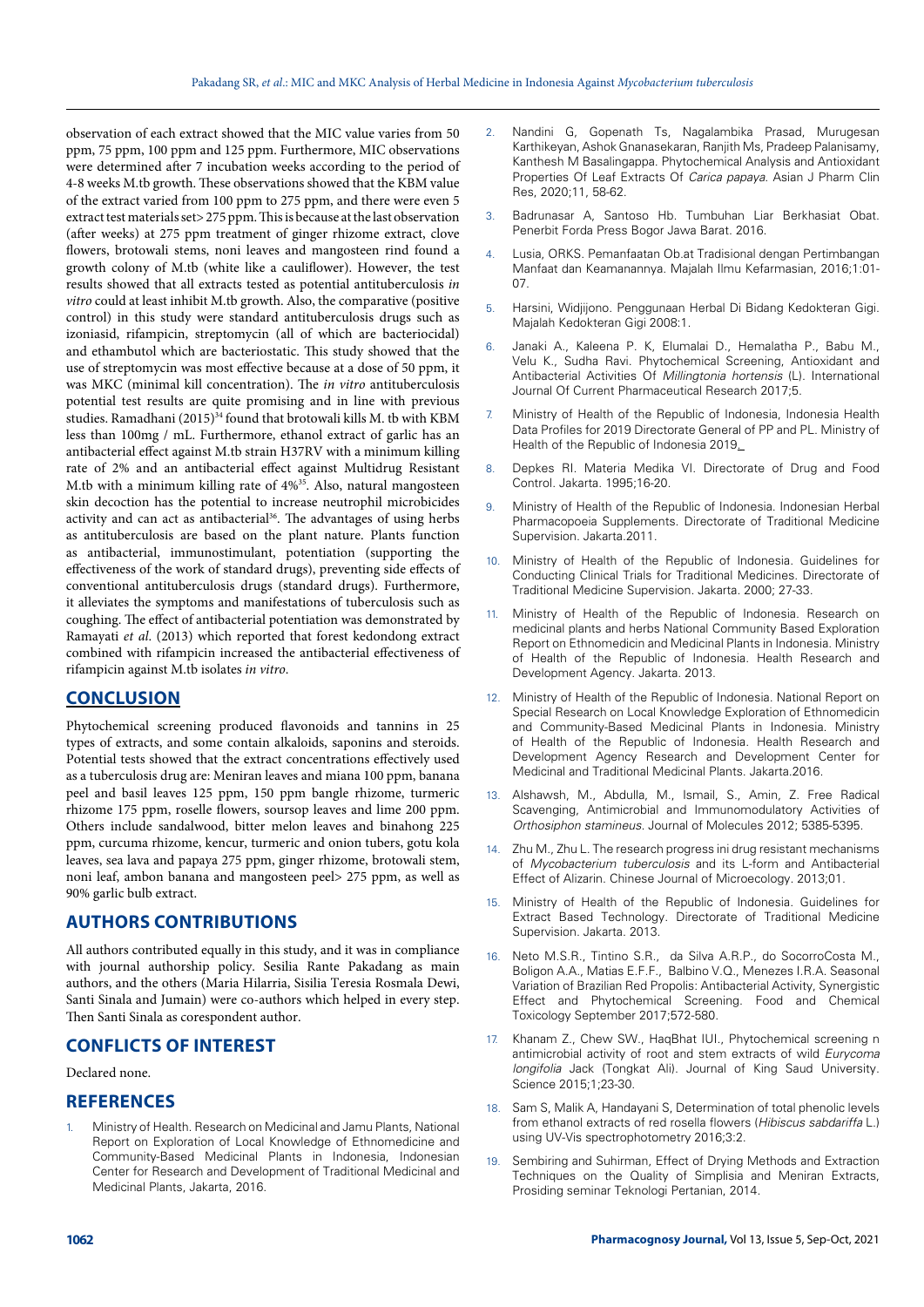- 20. Nwachukwu M.I., Duru M.K.C., Nwachukwu I.O., Obasi C.C, Uzoechi A.U., Ezenwa C.E. Anumodu C.K. In-vitro Phytochemical Characterization and Antibacterial Activity of Newbouldia laevis (boundary tree) on *Escherichia coli* and *Staphylococcus aureus*. Asian Journal of Microbiology and Biotechnology 2017;2: 30-36.
- 21. Enerijiofi K.E and Isola O.B. Preliminary Phytochemical screening and invitro antibacterial activities of aqueous and ethanol extracts of *Ageratum conyzoides* L. Leaf, Stem, Flower and Root on some Bacterial isolates associated with Diarrhoea Nig. J. Pure & Appl. Sci. 2019;32:2.
- 22. Setzer M.S., Rad J.S., Setzer W.N. The Search for Herbal Antibiotics: An In-Silico Investigation of Antibacterial Phytochemicals. Journals Antibiotics. 2016;3:30.
- 23. Naveen K.C., Srikumar R, Swathi S, Chidambaram R, Muthukrishnan G, Prabhakar R.E., Phytochemical analysis and antifungal activity of *Ganoderma lucidum*. Indian Journal of Public Health Research & Development. 2018;9(12):130-135.
- 24. Chibane L.B., Forquet P., Clement Y., Akkari L.L., Oulahal N., Degraeve P., Borges C., Antibacterial Properties of Polyphenols: Characterization and QSAR (Quantitative Structure–Activity Relationship) Models. [Front Microbiol](https://www.ncbi.nlm.nih.gov/pmc/articles/PMC6482321/). 2019;10: 829.
- 25. Kurkehar J.V. Tannins antimicrobial chemical components. Project: [Paper publication](https://www.researchgate.net/project/Paper-publication-2) 2016.
- 26. Madduluri S., Rao K.B., Sitaram B. In Vitro Evaluation of Antibacterial Activity of Five Indegenous Plants Extract Against Five Bacterial Pathogens of Human. International Journal of Pharmacy and Pharmaceutical Sciences.2013:5(4): 679-684.
- 27. Khan M.I., Ahhmed A., Shin J.H., Baek J.S, Kim M.Y., Kim J.D.Green Tea Seed Isolated Saponins Exerts Antibacterial Effects against Various Strains of Gram Positive and Gram Negative Bacteria, a Comprehensive Study In Vitro and In Vivo. Hindawi. Evidence-Based Complementary and Alternative Medicine : 2018.
- 28. Darsana I., Besung I., Mahatmi H. Potential of Binahong (*Anredera cordifolia* (Tenore) Steenis) Leaves in Inhibiting the Growth of *Escherichia coli* Bacteria by In Vitro. Indonesia Medicus Veterinus 2012.
- 29. Karou D. Dan Savadogo A Antibacterial activity of alkaloids from *Sida acuta*. African Journal of Biotechnology. 2005.4:1452-1457.
- 30. Mabhiza D., Chitemerere T., Mukanganyama S. Research Article Antibacterial Properties of Alkaloid Extracts from *Callistemon citrinus* and *Vernonia adoensis* against *Staphylococcus aureus* and *Pseudomonas aeruginosa*. Hindawi Publishing Corporation International Journal of Medicinal Chemistry 2016.
- 31. Ahmed and Bahar. Chemistry Of Natural Products. New Delhi:Department of Pharmaceutical Chemistry Faculty of Science Jamia Hamdard. India. 2007.
- 32. Garmana AN, Sukandar1 EY, Fidrianny I. Test Activity of extracts of several plants against *Mycobacterium tuberculosis* strain sensitive and resistant, Acta Pharmaceutica Indonesia 2011;3:4.
- 33. Pakadang SR., The sensitivity of M. tb to the Ethanol Extract of Miana Leaves (*Coleus scutellarioides* (L.) Benth). Jurnal Farmasi dan Bahan Alam 2014;2:2.
- 34. Ramadhani I. Antituberculosis activity of fraction and ethyl acetate extracts of brotowali (*Tinospora crispa* (L.) miers) stem in vitro, skripsi, 2015.
- 35. Ramsif Y.B., Rizki L.P., Nurrokhman dan Rintiswati N. Garlic (*Allium sativum*) Activity Against *Mycobacterium tuberculosis* and Multidrug Resistant *Mycobacterium Tuberculosis*, Gadjah Mada University 2012.
- Sakinah AN, Amin MN, Purwanto, Potential of Natural Mangosteen Skin (*Garcinia mangostana* Linn) Decoction to Increase Neutrophil Cell Microbicidal Activity against *Streptococcus mutans*, Jurnal Pustaka Kesehatan 2015;3:1.